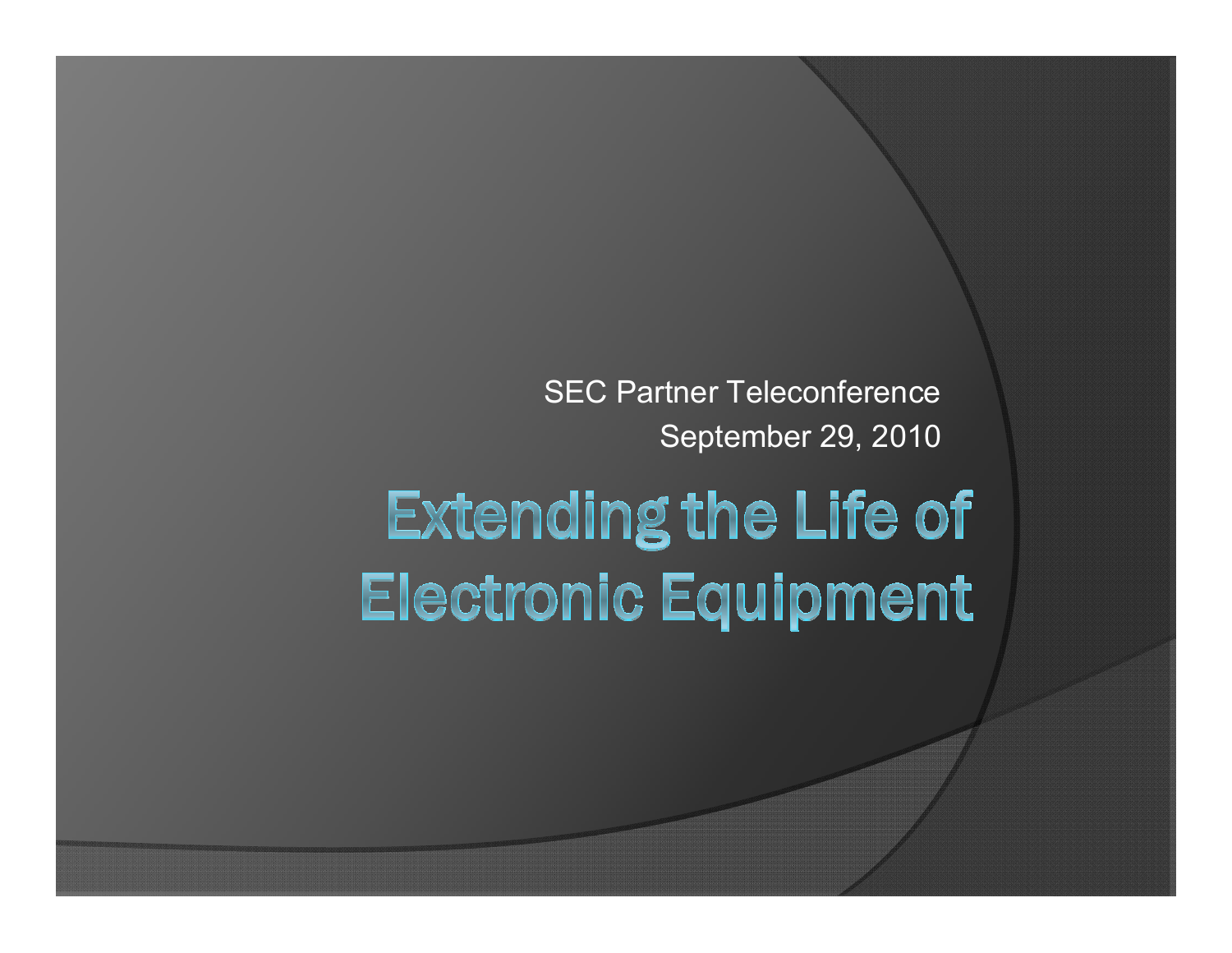# What is the Problem?

- $\odot$ Computer hardware is expected to last 7 years
- $\odot$  Equipment purchased by institutional and commercial buyers is used for an average of 3 years
- New products require raw materials and energy for manufacturing and transportation
- Old products must be disposed of properly, which may be time consuming and costly
- Used equipment may still be useful or valuable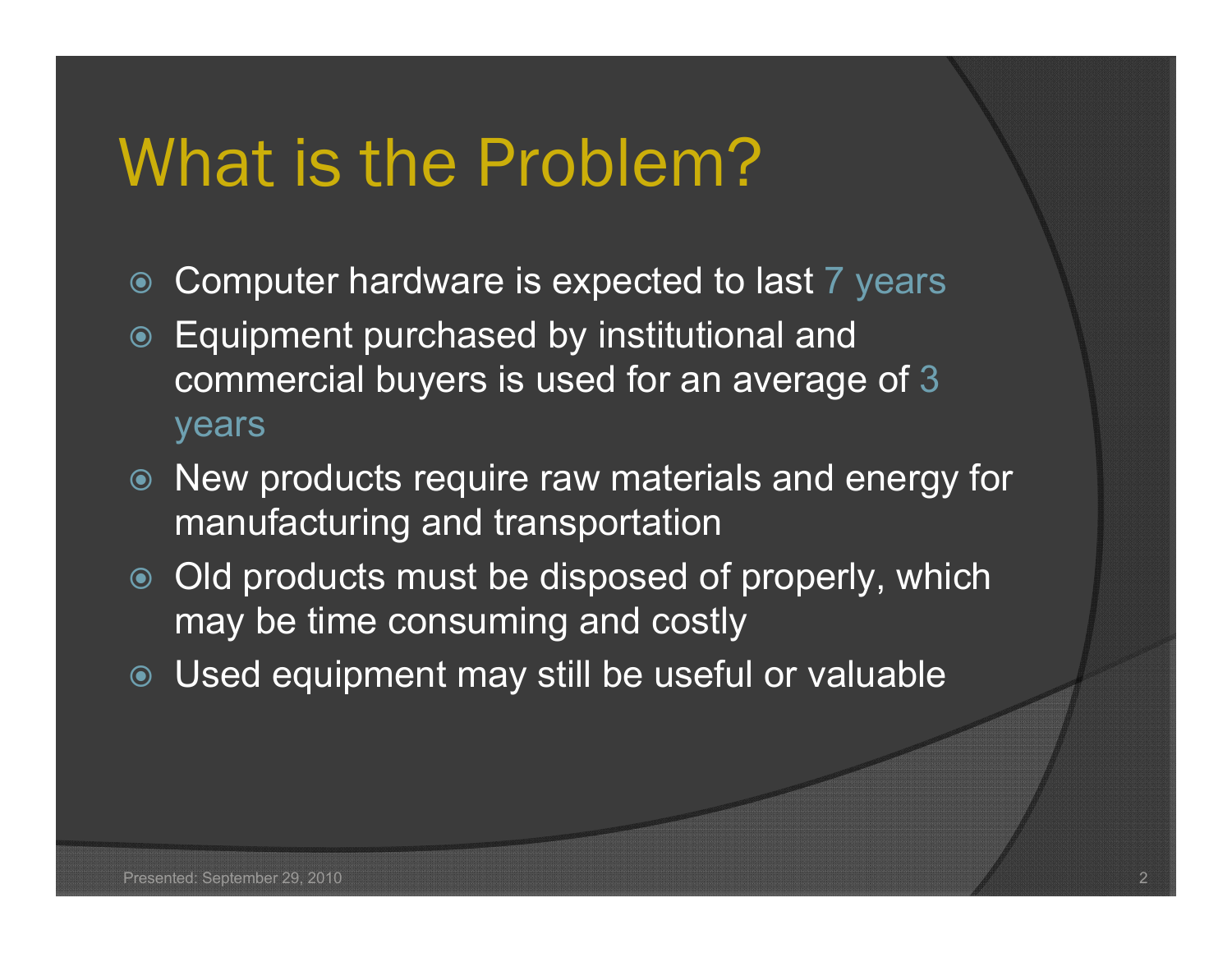# Process for Extending the Life of Equipment

- Evaluate practices
- **◎ Revise policies or procedures**
- Prevent problems and maintain equipment
- Extend usefulness for individual or organization
- Educate users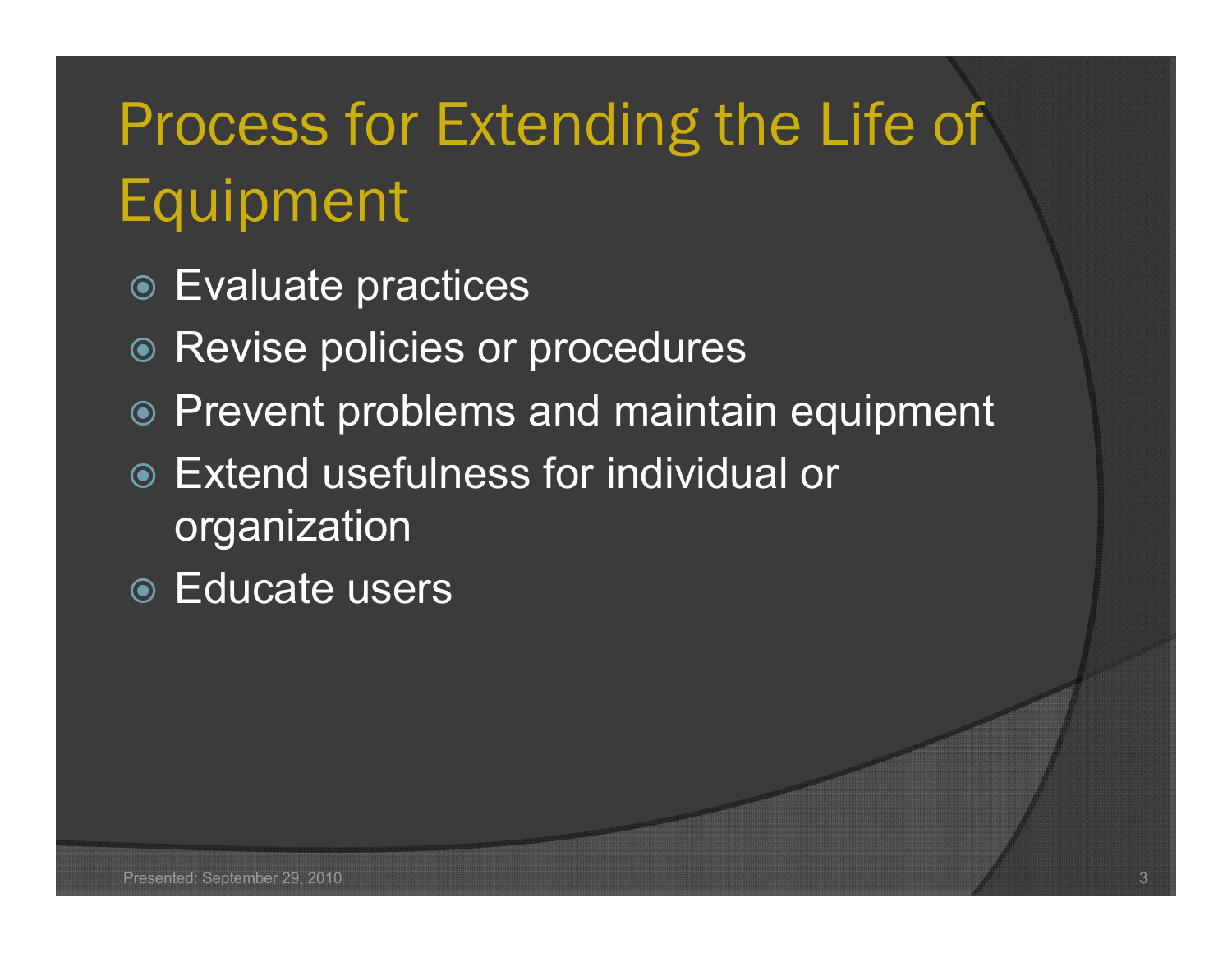## Evaluate Practices

 $\odot$ Review long-term policies, procedures and plans

- $\odot$  Conduct life-cycle analysis
	- Inventory equipment in use and current lifecycle
	- Assess hardware and software needs
	- Understand acquisition processes
- **◎ Remember** 
	- All users are not equal
	- All equipment is not equal
- Look for culture issues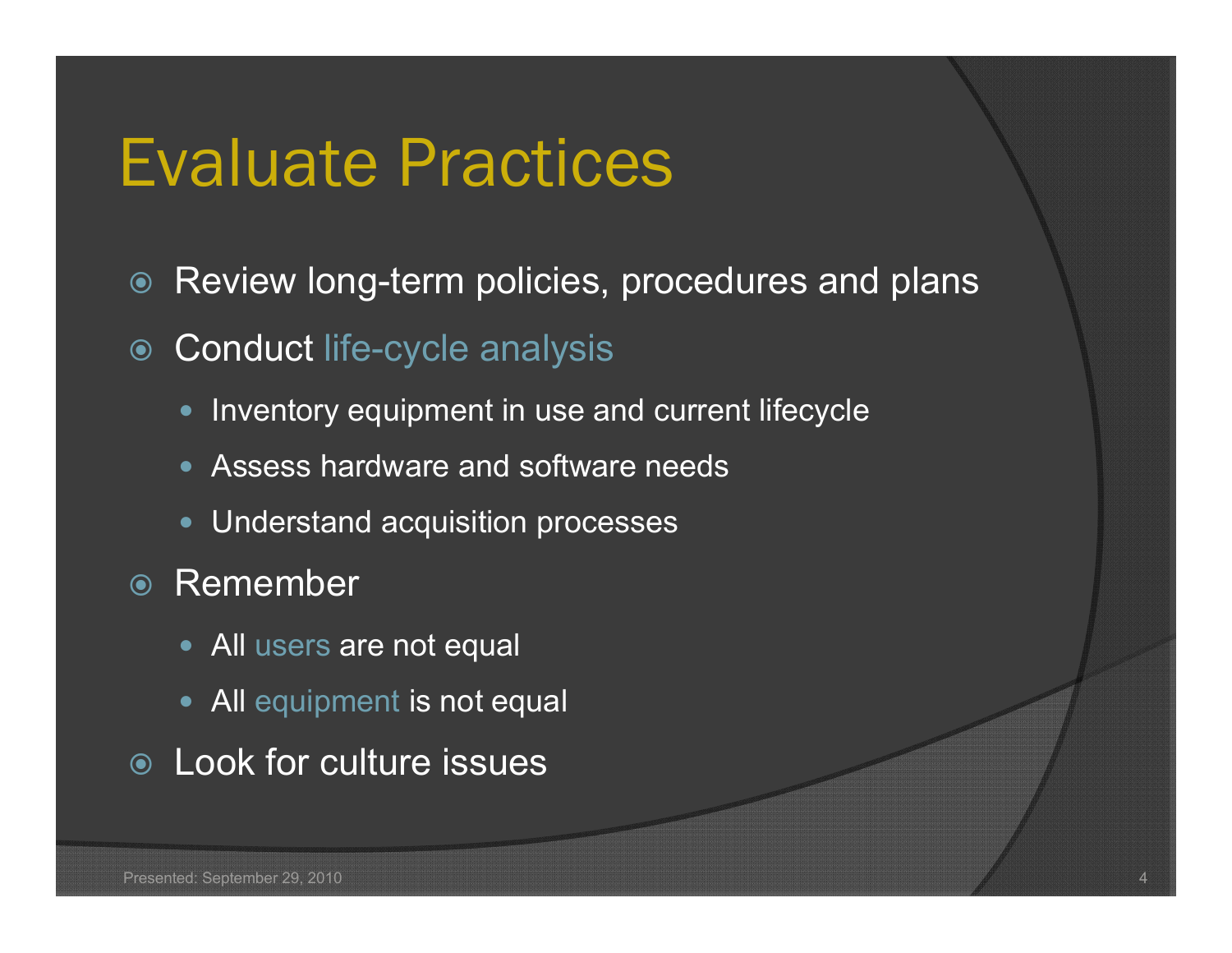### Revise Policies and Procedures

- $\odot$  If possible and necessary, change policies, procedures and plans
	- Define IT and user roles and responsibilities
	- Specify a four year, or more, refresh rate
- Notify IT, acquisition and procurement, and end users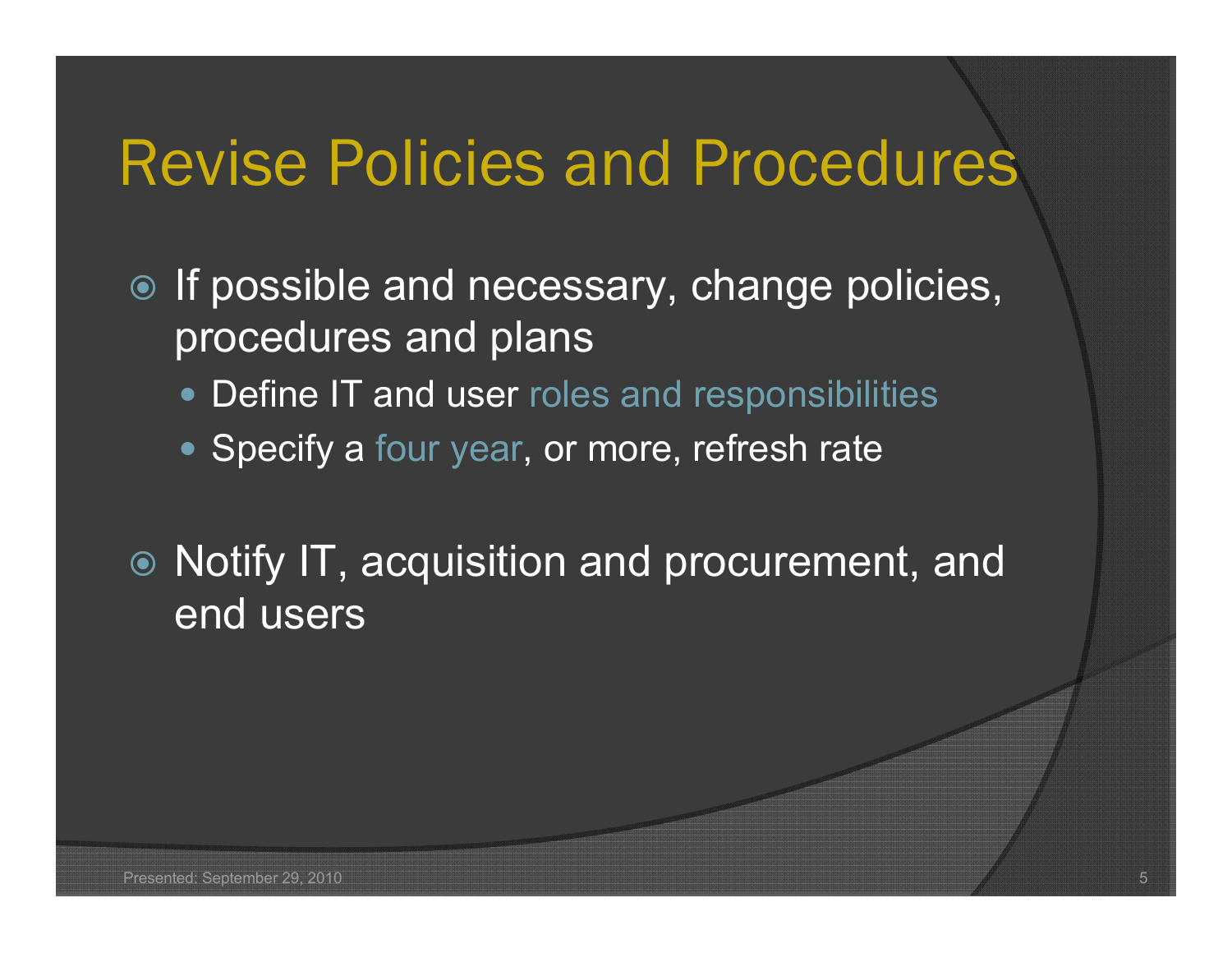# Prevent Problems and Maintain Equipment

#### ● Security can lead to longevity

- Regularly update virus/spyware/malware protection and schedule regular scans
	- Remember equipment not regularly connected to the network
- Apply operating system and software updates
	- $\, \circ \,$  Immediately apply critical updates
	- Schedule non-critical updates
- Block users from administrative functions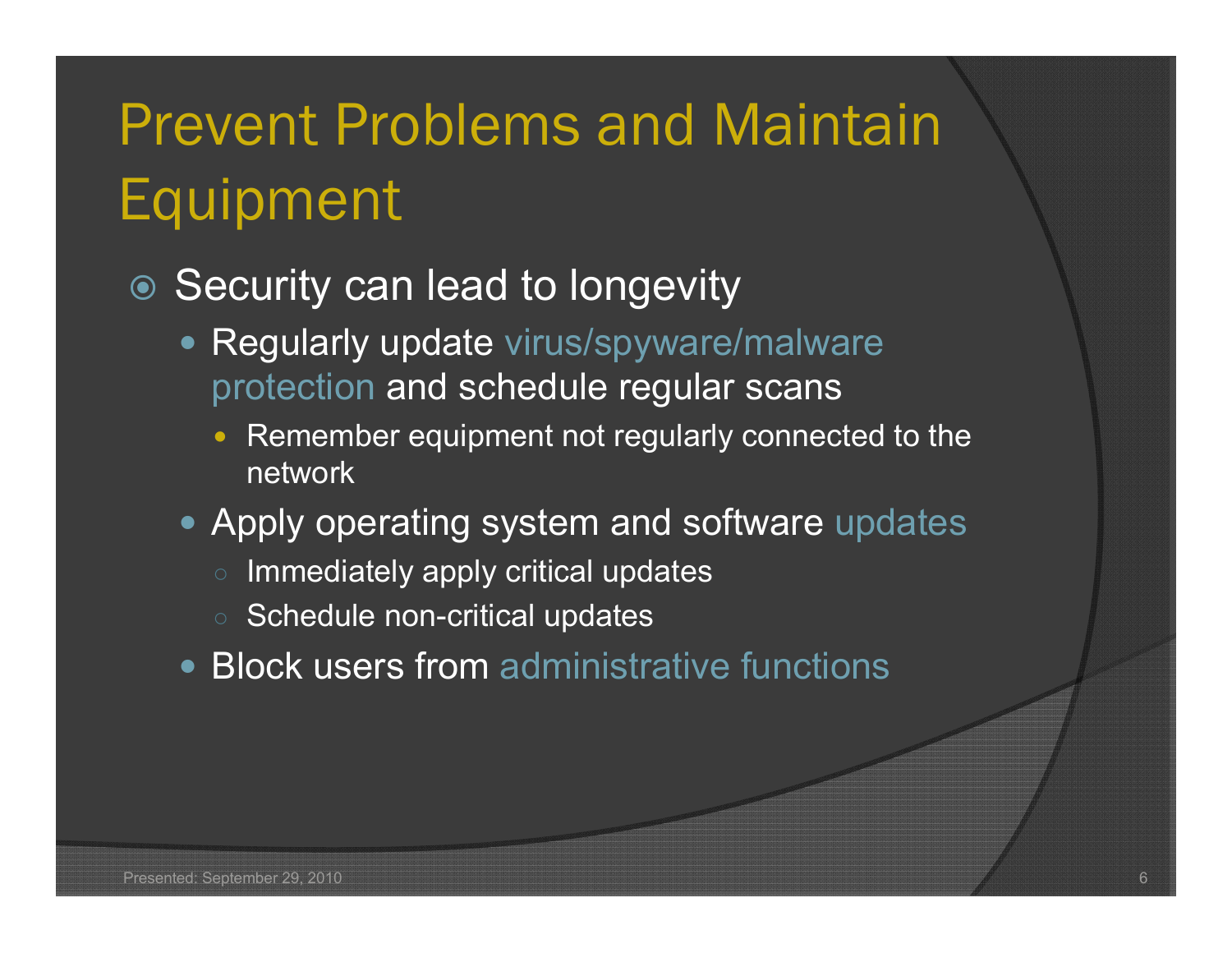## Prevent Problems and Maintain Equipment

- Manage software
	- Inventory software in use
	- Manage software installation
	- Remove unused programs
	- Limit or eliminate autostarting programs
- Manage hardware
	- Check, fix and defragment drives
	- Consider regular physical cleaning

7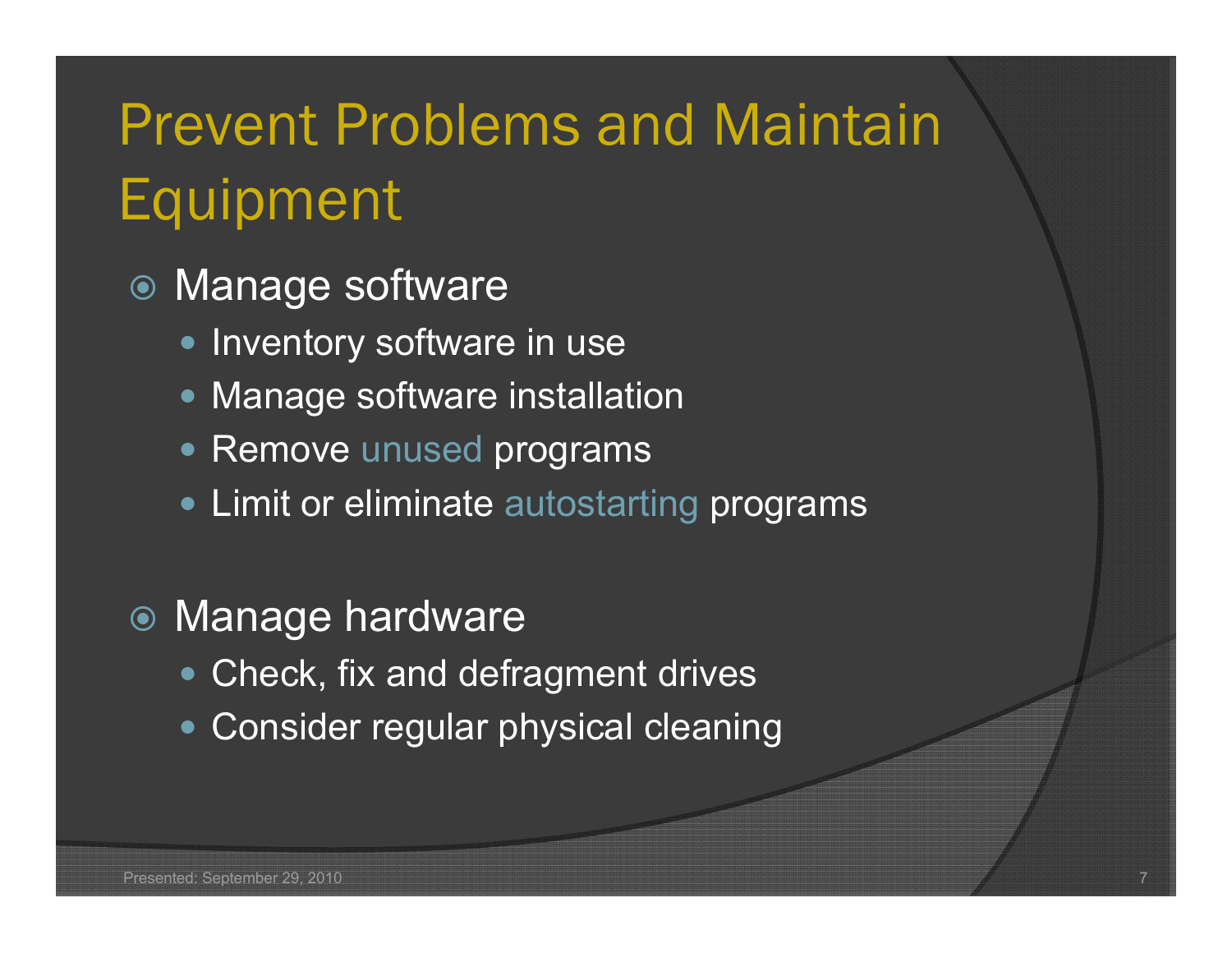# Extend for the Individual

- Add memory (RAM)
- Replace broken components
	- Damaged cables
	- Peripherals
	- $\bullet$ **Drives**
- Replace problematic components
	- Upgrade just the desktop computer or monitor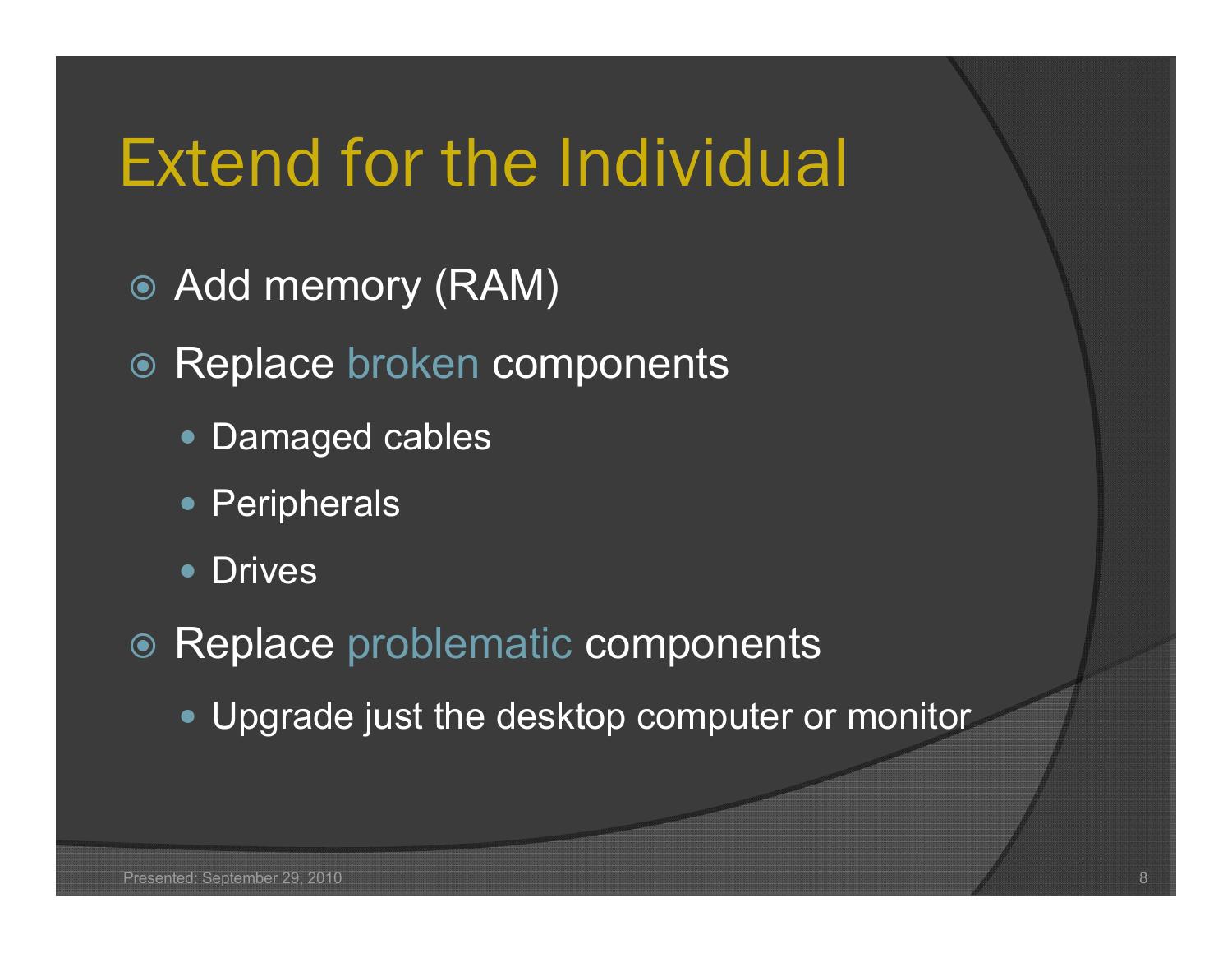# Extend for the Organization

- $\odot$  Implement a "bumping" or "trickle-down" policy for electronics
- Assess used equipment
	- Future use
	- Condition
	- Age
- Utilize property/asset management software to track available equipment
- Keep an inventory of peripherals and components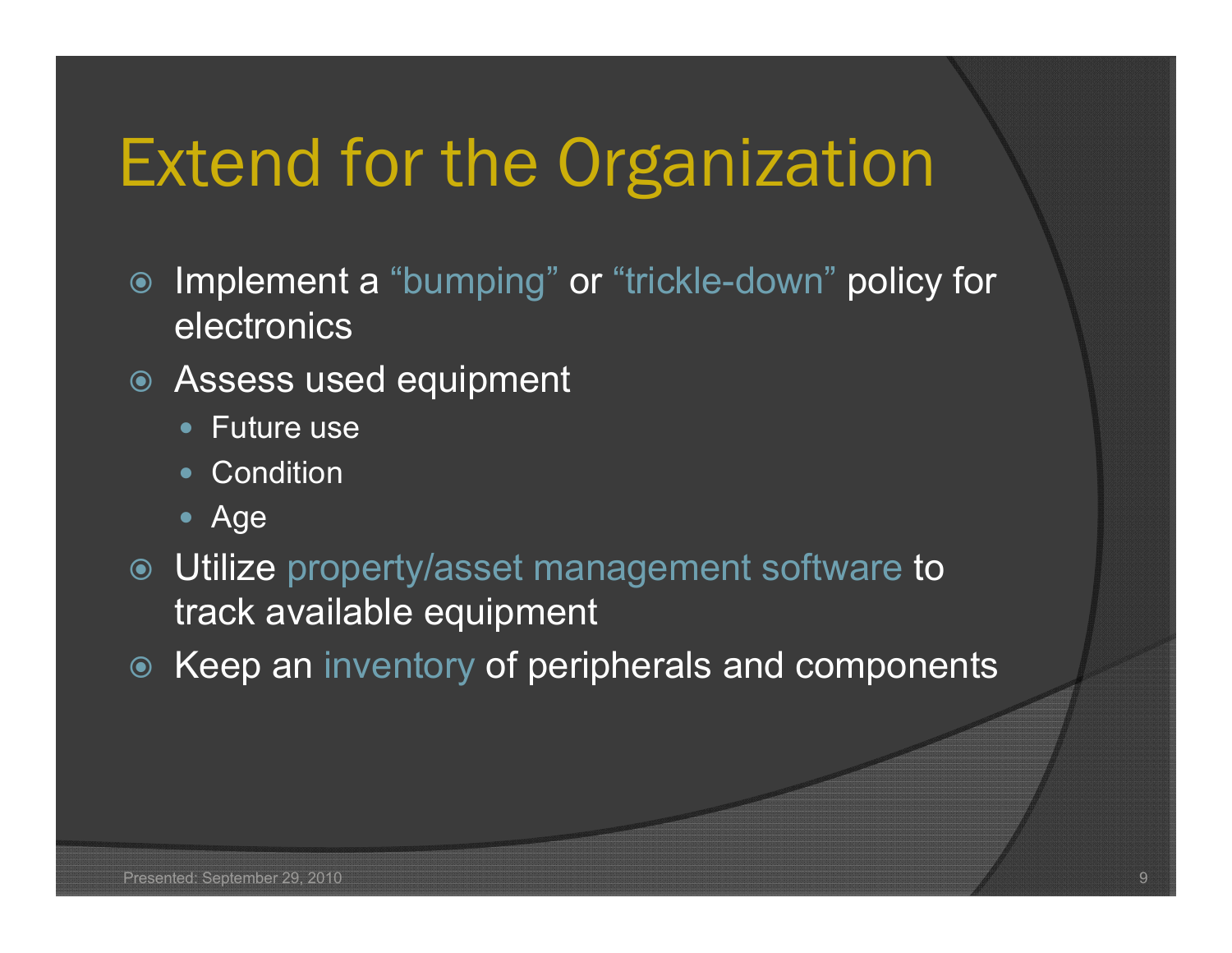### Educate Users

#### **◎ Provide information about policies,** procedures and plans

- Highlight requirements and benefits
	- $\circ$  Environmental benefits can be calculated using the Electronics Environmental Benefits Calculator

#### ● Protect hardware

- Maintain air flow
- Clear clutter
- Use a surge protector or power strip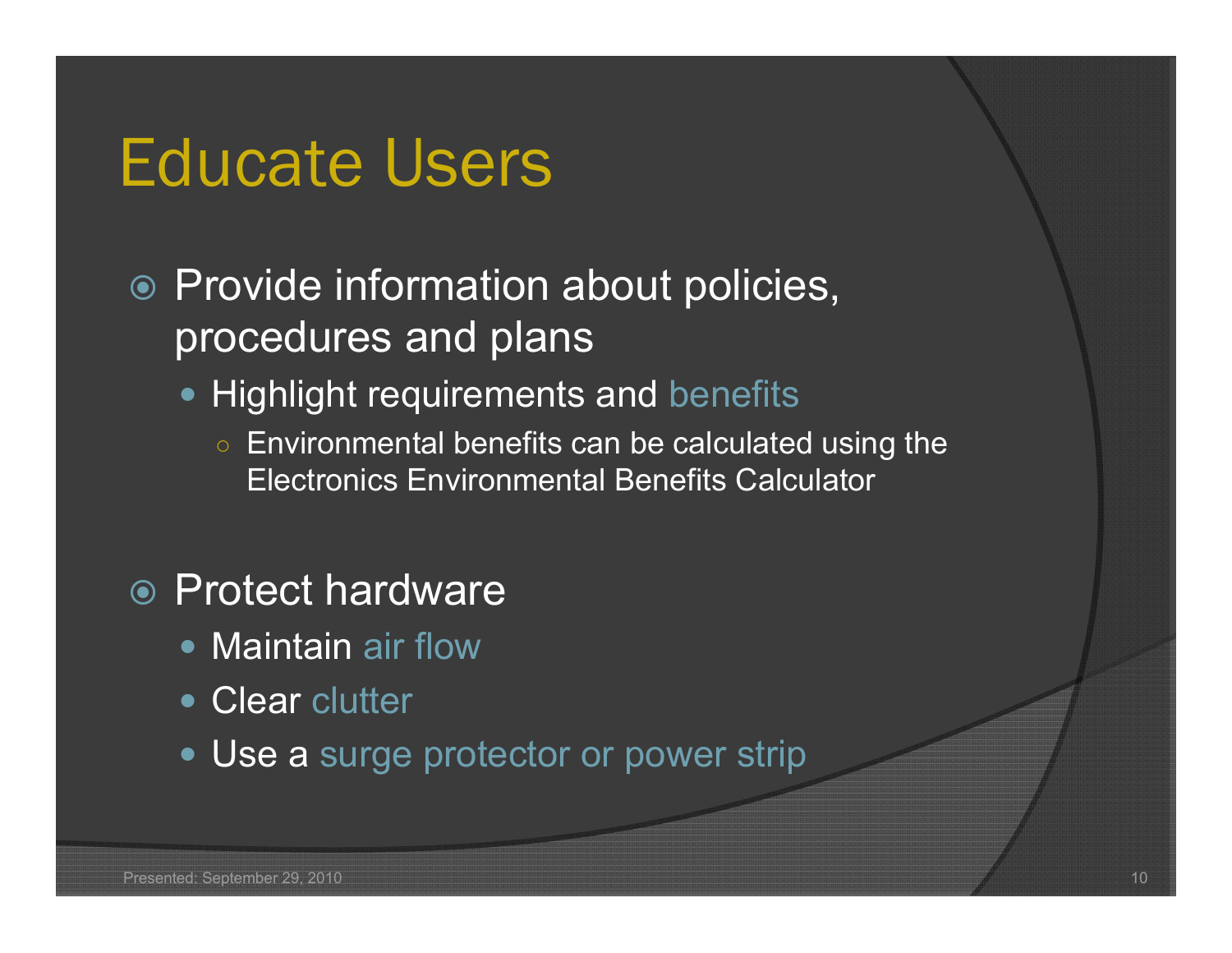### Educate Users

### ● Clean up electronic clutter

- Clean out temporary files
- Empty trash bin
- Free storage space

### **◎ Save smart**

- Encourage saving on network or external drives and media
- Backup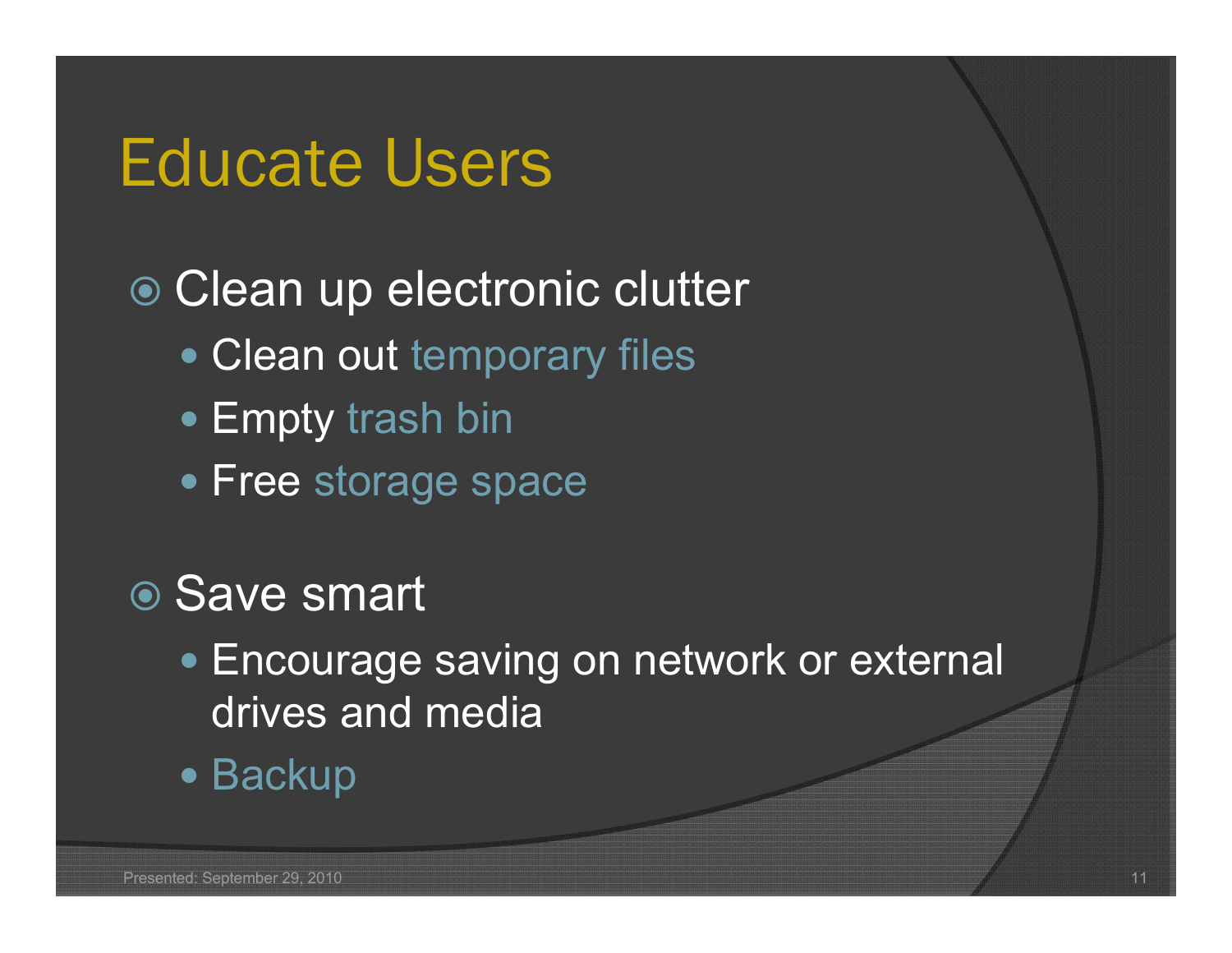### Leasing and Seat Management

● Set technology refresh rate to four years

● Require maintenance or extended warranties to keep equipment running for four years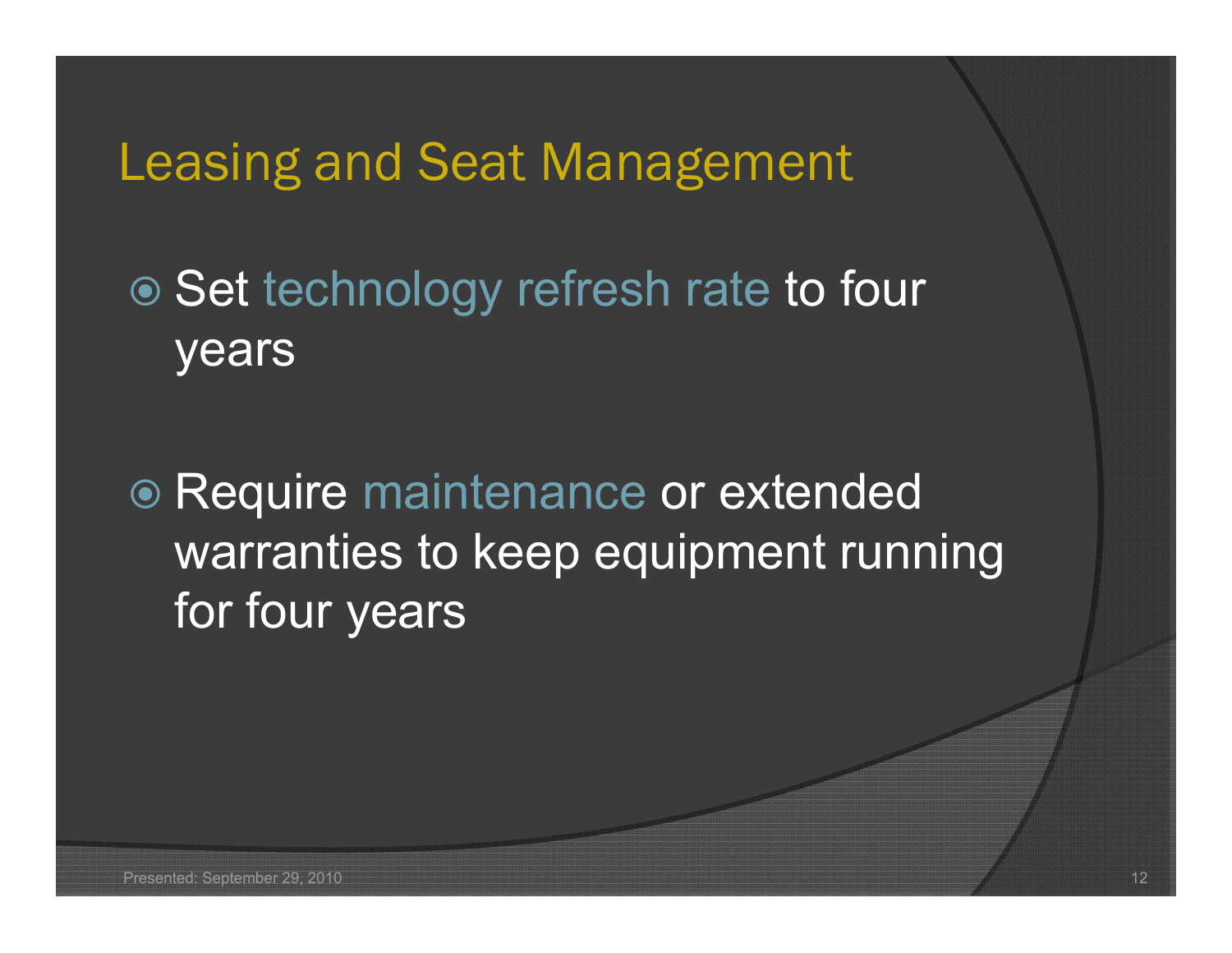### External Reuse

 $\odot$  If you can't use it, someone else may be able to:

- Within your organization
- Within your regional / local government
- Within your community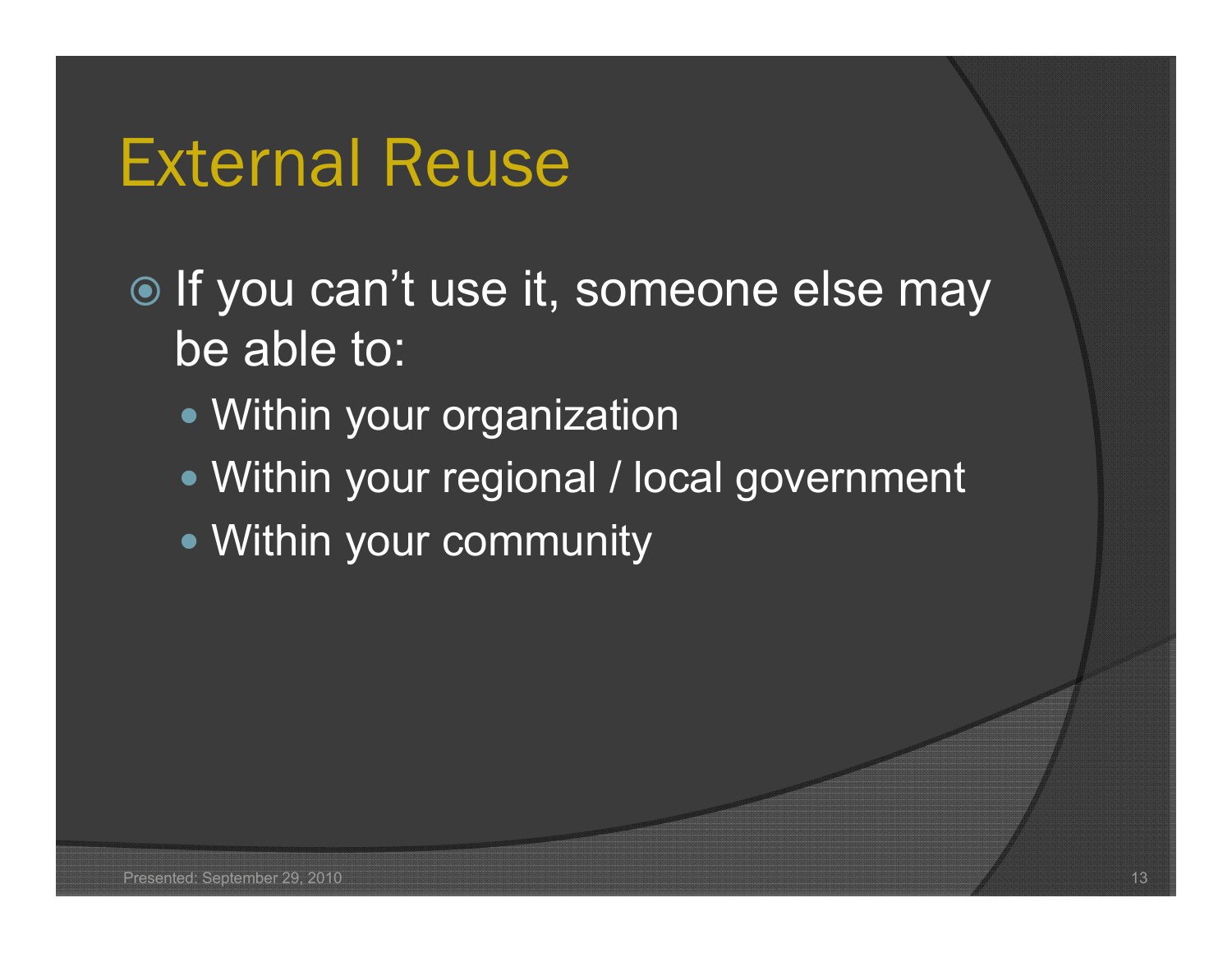# Assess Used Equipment

#### Future use

- Internet browsing, e-mail, word processing, spreadsheets, presentations, and finances
- Educational software

#### **◎ Condition**

- Operational
- Safe

#### Age

- Less than five years old
- Exceptions: laptops, laser printers, flat panel monitors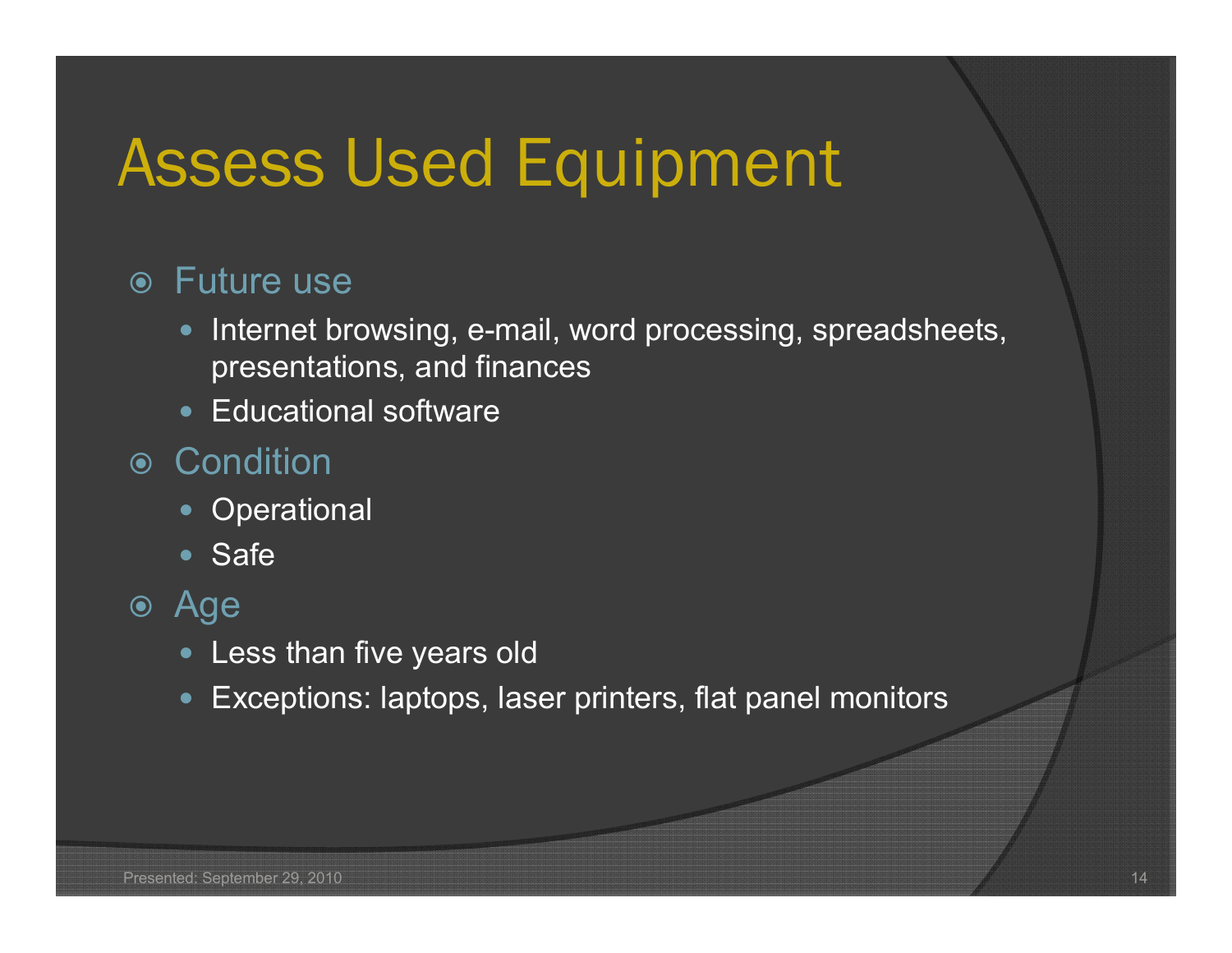## Preparing to Donate

- Collect all peripherals, cables, manuals, and any transferring software media and documentation
- $\odot$  Complete media sanitization of internal and external media
- $\odot$ Remove property decals
- $\odot$ Remove external media (disks, CDs, DVDs, USB drives, paper)
- Properly package equipment to reduce breakage
- $\odot$  Include fact sheet on end-of-life options for the recipient
- $\odot$ Complete necessary documentation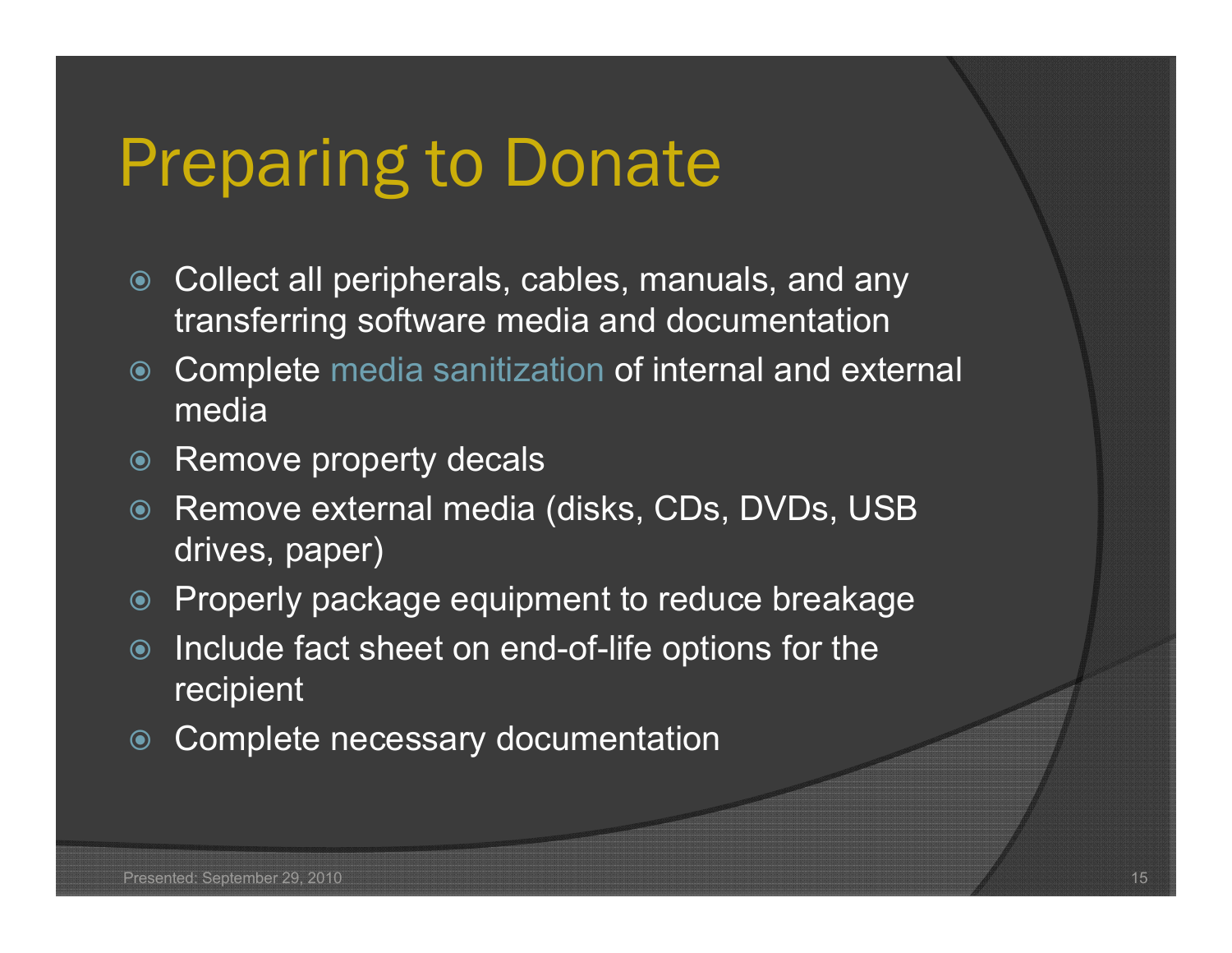# Know When to Recycle

- Obsolete or broken equipment should be recycled
- Equipment that is not donated or sold should be recycled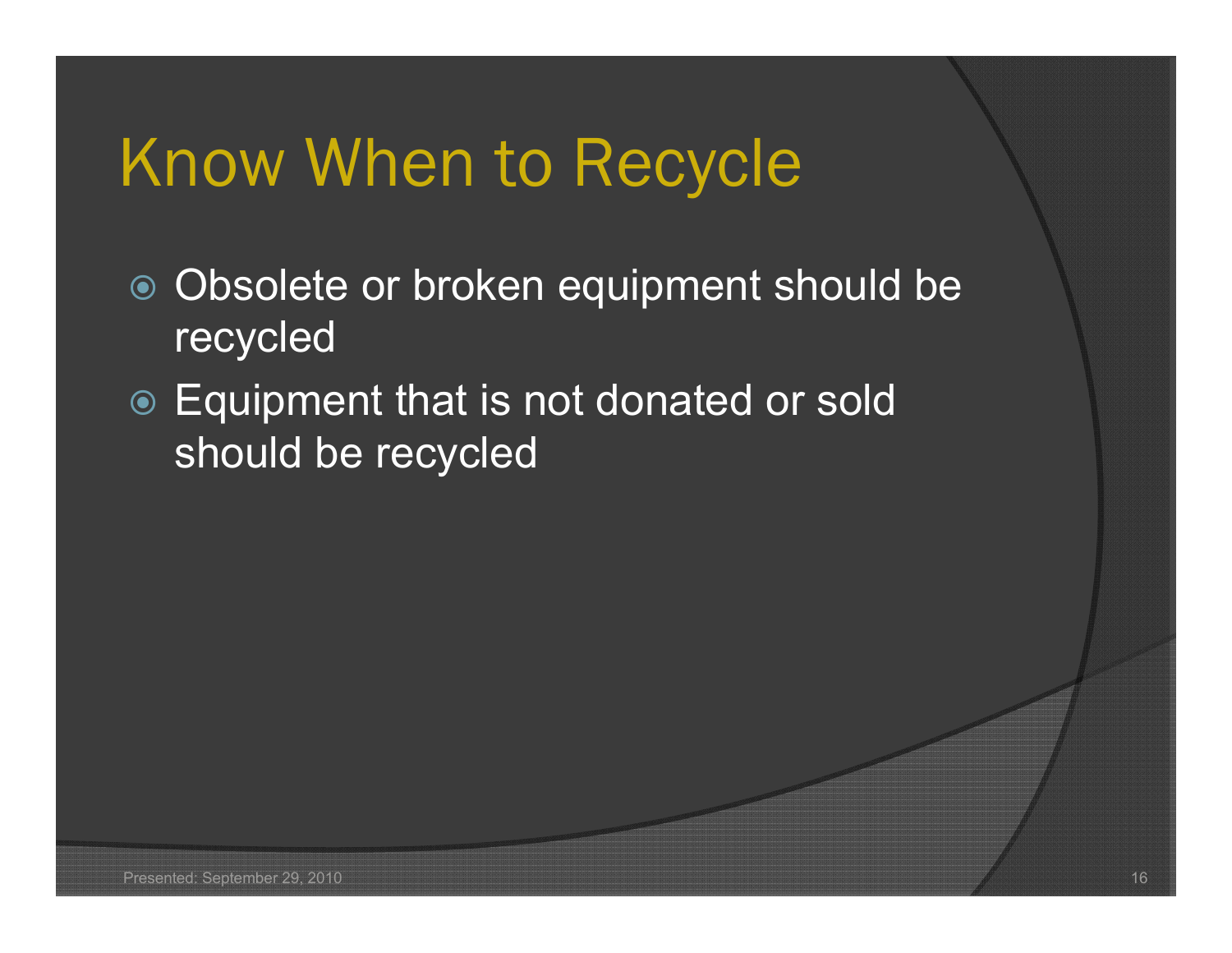### Resources

### ● SEC website, Extending Product Life

- http://www.stateelectronicschallenge.net/operati ons.html#life
- **◎ FEC website, Extending the Life of** Equipment
	- http://www.federalelectronicschallenge.net/reso urces/opmain.htm#three
- **Electronics Environmental Benefits** Calculator
	- $\bullet$  http://isse.utk.edu/ccp/projects/benefitscalculator /elecbenecalc.html